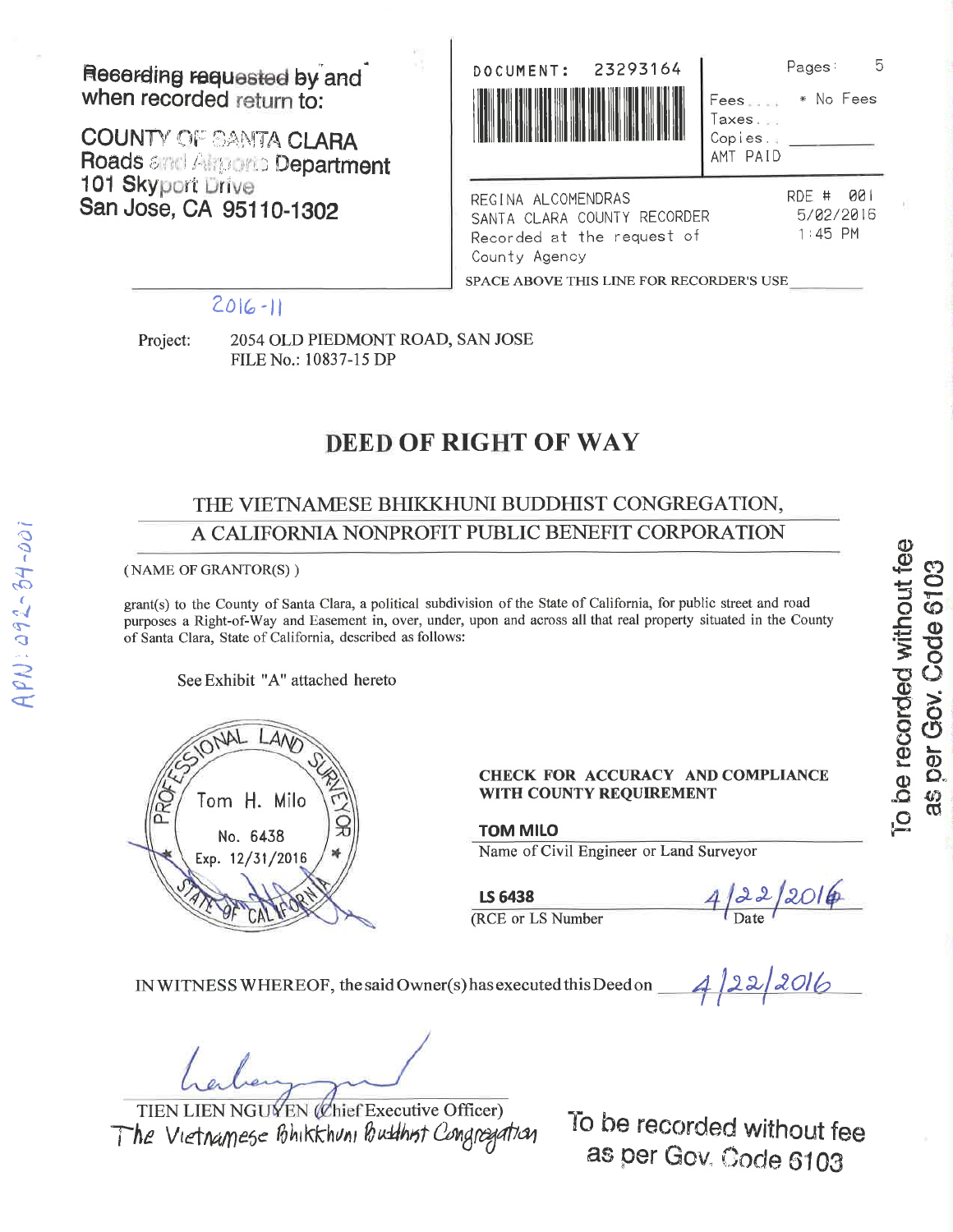# **CALIFORNIA ALL- PURPOSE CERTIFICATE OF ACKNOWLEDGMENT**

A notary public or other officer completing this certificate verifies only the identity<br>of the individual who signed the document to which this certificate is attached,<br>and not the truthfulness, accuracy, or validity of th

| and not the truthfulness, accuracy, or validity of that document.                                                   |                                                                                                                                                                                                                                                                                                                                                                                                                                                                                 |
|---------------------------------------------------------------------------------------------------------------------|---------------------------------------------------------------------------------------------------------------------------------------------------------------------------------------------------------------------------------------------------------------------------------------------------------------------------------------------------------------------------------------------------------------------------------------------------------------------------------|
| State of California                                                                                                 |                                                                                                                                                                                                                                                                                                                                                                                                                                                                                 |
| lara<br>County of                                                                                                   |                                                                                                                                                                                                                                                                                                                                                                                                                                                                                 |
|                                                                                                                     | 16 before me, AMANDA NGUYEN-NOTARY PUBLIC                                                                                                                                                                                                                                                                                                                                                                                                                                       |
| personally appeared                                                                                                 | TEN LIEN NEUYER                                                                                                                                                                                                                                                                                                                                                                                                                                                                 |
| which the person(s) acted, executed the instrument.                                                                 | who proved to me on the basis of satisfactory evidence to be the person(s) whose<br>name(s) is/are subscribed to the within instrument and acknowledged to me that<br>hershelthey executed the same in his/her/their authorized capacity (ies), and that by<br>his/her/their signature(s) on the instrument the person(s), or the entity upon behalf of                                                                                                                         |
|                                                                                                                     |                                                                                                                                                                                                                                                                                                                                                                                                                                                                                 |
| the foregoing paragraph is true and correct.<br>WITNESS my hand and official seal.                                  | I certify under PENALTY OF PERJURY under the laws of the State of California that<br>COMM. #2079705<br>Notary Public - California<br>Santa Clara County<br>My Comm. Expires Sep. 11, 2018                                                                                                                                                                                                                                                                                       |
|                                                                                                                     | (Notary Public Seal)                                                                                                                                                                                                                                                                                                                                                                                                                                                            |
| ADDITIONAL OPTIONAL INFORMATION<br>DESCRIPTION OF THE ATTACHED DOCUMENT<br>(Title or description of attached docume | INSTRUCTIONS FOR COMPLETING THIS FORM<br>This form complies with current California statutes regarding notary wording and,<br>if needed, should be completed and attached to the document. Acknowledgments<br>from other states may be completed for documents being sent to that state so long<br>as the wording does not require the California notary to violate California notary<br>law.<br>• State and County information must be the State and County where the document |
| (Title or description of attached document continued)                                                               | signer(s) personally appeared before the notary public for acknowledgment.<br>• Date of notarization must be the date that the signer(s) personally appeared which<br>must also be the same date the acknowledgment is completed.<br>• The notary public must print his or her name as it appears within his or her                                                                                                                                                             |
| Number of Pages 2 Document Date                                                                                     | commission followed by a comma and then your title (notary public).<br>• Print the name(s) of document signer(s) who personally appear at the time of<br>notarization.                                                                                                                                                                                                                                                                                                          |
| CAPACITY CLAIMED BY THE SIGNER<br>N<br>Individual (s)<br>Corporate Officer<br>IJ                                    | • Indicate the correct singular or plural forms by crossing off incorrect forms (i.e.<br>he/she/they, is /are ) or circling the correct forms. Failure to correctly indicate this<br>information may lead to rejection of document recording.<br>• The notary seal impression must be clear and photographically reproducible.                                                                                                                                                  |
| (Title)                                                                                                             | Impression must not cover text or lines. If seal impression smudges, re-seal if a<br>sufficient area permits, otherwise complete a different acknowledgment form.<br>· Signature of the notary public must match the signature on file with the office of                                                                                                                                                                                                                       |
| Partner(s)<br>⊔<br>Attorney-in-Fact<br>⊔                                                                            | the county clerk.<br>⊹<br>Additional information is not required but could help to ensure this                                                                                                                                                                                                                                                                                                                                                                                  |
| Trustee(s)<br>$\Box$<br>Other $\_$<br>П                                                                             | acknowledgment is not misused or attached to a different document.<br>❖<br>Indicate title or type of attached document, number of pages and date.<br>⊹<br>Indicate the capacity claimed by the signer. If the claimed capacity is a                                                                                                                                                                                                                                             |
| 2015 Version www.NotaryClasses.com 800-873-9885                                                                     | corporate officer, indicate the title (i.e. CEO, CFO, Secretary).<br>• Securely attach this document to the signed document with a staple.                                                                                                                                                                                                                                                                                                                                      |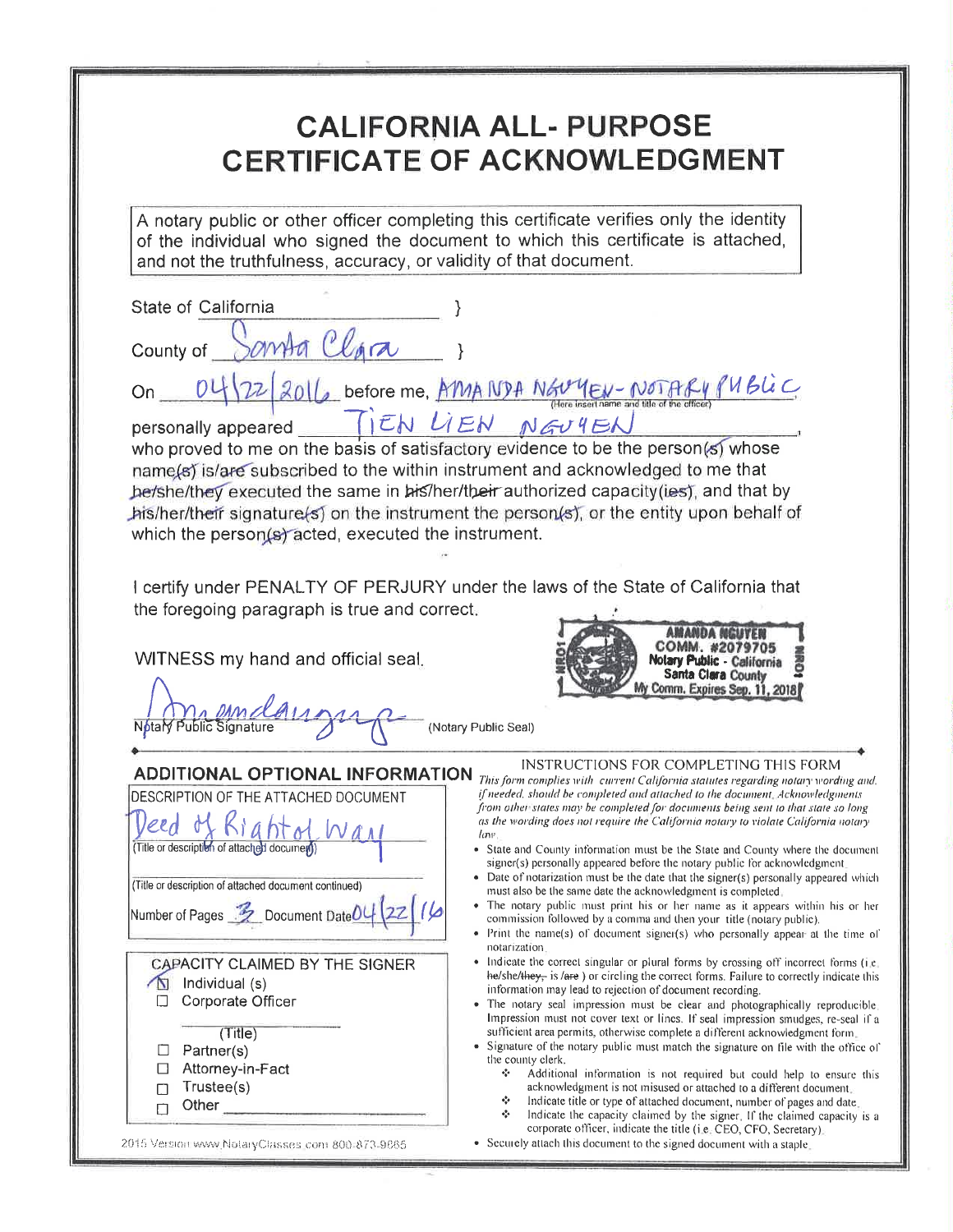#### EXHIBIT "A''

## LEGAL DESCRIPTION FOR 1O' WIDE STREET DEDICATION 2054 OLD PIEDMONT ROAD, SAN JOSE, CA APN 092-34 -001

CERTAIN REAL PROPERTY SITUATED IN THE CITY OF SAN JOSE, COUNTY OF SANTA CLARA, STATE OF CALIFORNIA, MORE PARTICILARLY DESCRIBED AS FOLLOWS;

BEING PORTION OF LOT 7 AS SHOWN ON THE MAP ENTITLED "MAP OF THE PARTITION OF THE LANDS OF THE ESTATE OF MARIA DEL CARMEN NARVAEZ DE CIFUENTE DEC,' FILED IN BOOK I OF MAPS AT PAGE 32 AND 33, RECORDED JUNE 20, 1896, SANTA CLARA COUNTY RECORDS, MORE PARTICULARLY DESCRIBED AS FOLLOWS:

BEGINNING AT THE POINT OF INTERSECTION OF THE CENTERLINE OF PIEDMONT ROAD WITH THE SOUTH LINE OF MILPITAS RANCHO, THENCE ALONG THE SOUTH LINE OF MILPITAS RANCHO NORTH 58'37'50'EAST, A DISTANCE OF 33.75 FEET TO A POINT ON THE SOUTHERLY LINE OF SAID LOT, ALSO BEING THE TRUE POINT OF BEGINNING;

THENCE ALONG THE CURVE TO THE LEFT, WHOSE RADIUS BEAR NORTH 46"00'19' EAST 48O.OO FEET, THROUGH A CENTRAL ANGLE OF 13"44'41", AN ARC LENGTH OF 115.15 FEET TO A POINT OF THE WESTERLY LINE OF SAID LOT 7;

THENCE ALONG THE WESTERLY LINE OF SAID LOT 7 NORTH 3O'15'OO" WEST, A DISTANCE OF 677.68 FEET TO THE MOST NORTHWESTERLY CORNER OF SAID LOT 7;

THENCE ALONG THE NORTHERLY LINE OF SAID LOT 7 NORTH 58'37'50' EAST, A DISTANCE OF 1O.OO FEET TO THE MOST NORTHEASTERLY CORNER OF SAID LOT 7;

THENCE ALONG THE WESTERLY LINES OF SAID LOT 7 THE FOLLOWING TWO (2) COURSES:

- . SOUTH 30'15'10' EAST, A DISTANCE OF 677.88 FEET;
- . <sup>A</sup>TANGENT CURVE TO THE LEFT, HAVING A RADIUS OF 470.00 FEET, AN ARC LENGTH OF 114.99 FEET, THROUGH A CENTRAL ANGLE OF 14'01'05'TO A POINT ON THE SOUTHEASTERLY LINE OF SAID LOT 7.

THENCE ALONG THE SOUTHERLY LINE OF SAID LOT 7, ALSO BEING THE SOUTH LINE OF MILPITAS RANCHO LINE, SOUTH 58'37'50" WEST, A DISTANCE OF 10.25' FEET TO THE TRUE POINT BEGINNING.

CONTAINING 7,928.46 SQUARE FEET, MORE OR LESS.

SEE EXHIBIT C FOR THE ACCOMPANYING MAP, ATTACHED HERETO AND MADE A PART THEREOF

BASIS OF BEARINGS: THE BEARINGS DESCRIBED IN THIS DESCRIPTION ARE BASED ON THE BEARING NORTH 3O'15'OO" WEST OF THE CENTERLINE OF OLD PIEDMONT ROAD, AS SHOWN ON CERTAIN PARCEL MAP RECORDED IN BOOK 401 OF MAPS AT PAGE 46, SANTA CLARA COUNTY RECORDS.



TOM H. MILO LS NO.6438 EXPIRIATION DATE 12/31/2016

P(408) 806-7187 / F(408) 583-4006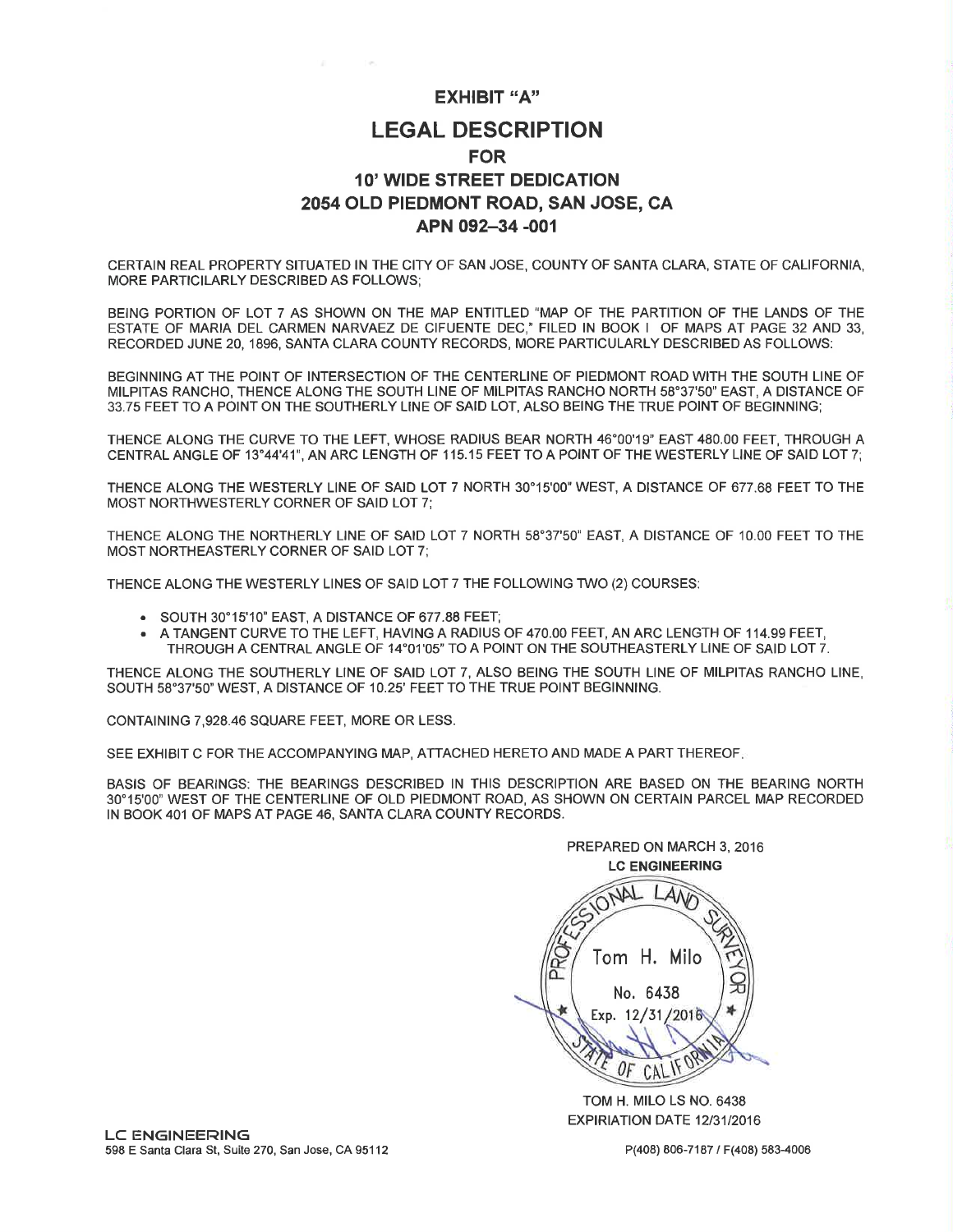